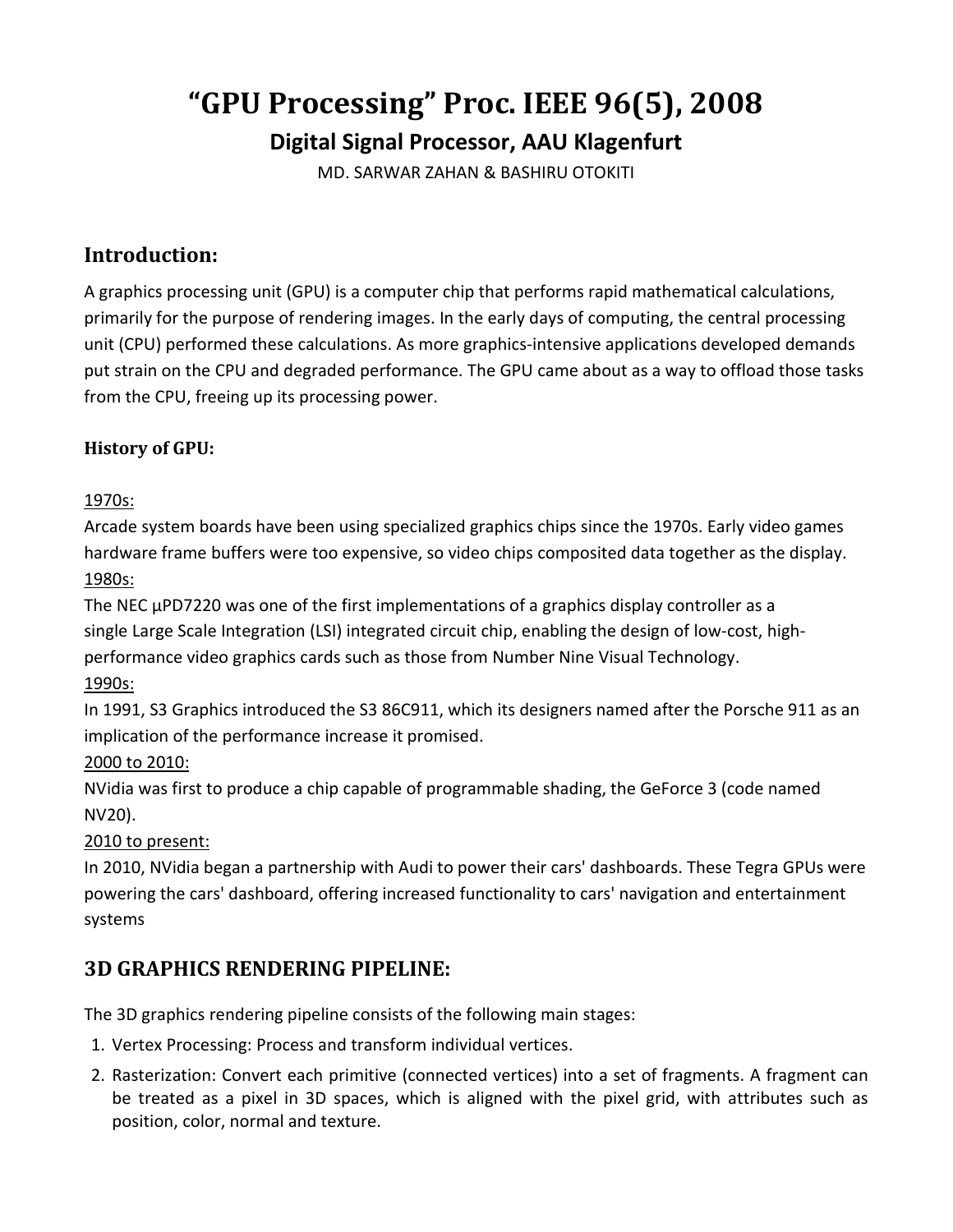- 3. Fragment Processing: Process individual fragments.
- 4. Output Merging: Combine the fragments of all primitives (in 3D space) into 2D color-pixel for the display.

In modern GPUs, the vertex processing stage and fragment processing stage are programmable.

### **GPU Architecture:**



With six parallel vertex processors GPU receive data from the host and perform operations such as transformation and lighting .Than, the output goes into the triangle setup stage which takes care of primitive assembly, culling(cull) and clipping, and then into the rasterizer which produces the fragments. After triangle setup fragments move on to the sixteen fragment processors which operate in 4 parallel units and computes the output colors of each fragment. The fragment crossbar is a linking element that is basically responsible for directing output pixels to any available pixel engine. The 16 pixel engines are the final stage of processing, and perform operations such as alpha blending, depth tests, etc., before delivering the final pixel to the frame buffer.

# **GPU Programing:**

#### **CUDA:**

CUDA (Compute Unified Device Architecture) is a parallel computing platform and programming model created by NVIDIA and implemented by the graphics processing units (GPUs) that they produce. CUDA has two programing environment interface:

- 1. Runtime: High level language (like  $c/C_{++}$ )
- 2. Driver : Low level (comes with GPU driver)

Within C programs, call SIMT "kernel" routines that are executed on GPU. CUDA syntax extension to C identifies routine as a Kernel. Very easy to learn although to get highest possible

#### **Open CL:**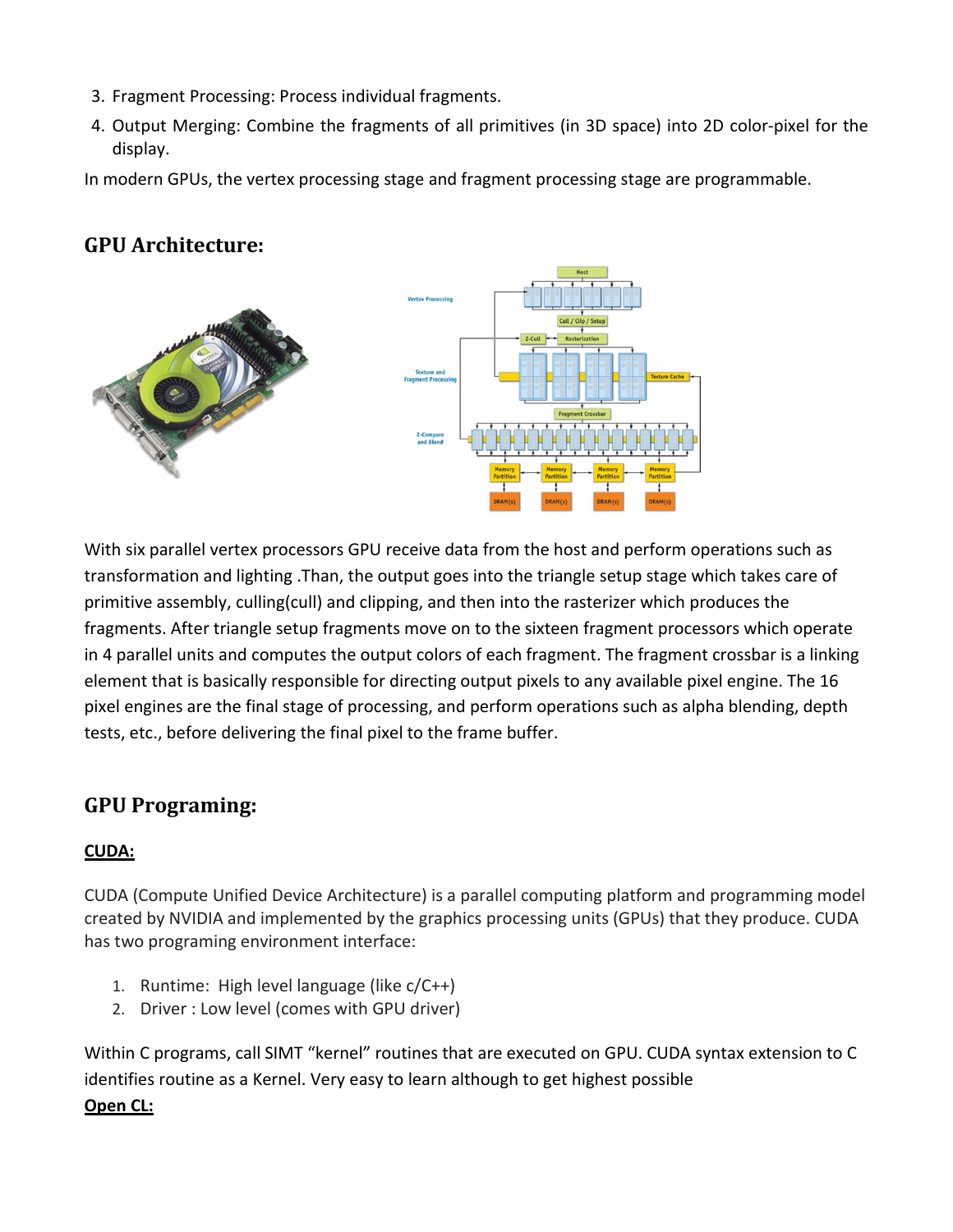Is a framework for writing programs that execute across heterogeneous platforms consisting of central processing units (CPUs), graphics processing units (GPUs), digital signal processors (DSPs). OpenCL provides a standard interface for parallel computing using task-based and data-based parallelism.

#### **HLSL:**

HLSL is the High Level Shading Language for DirectX. It help to write programmable shaders for the Direct3D pipeline.

**Cg:**

It's a high-level shading language developed by NVidia in close collaboration with Microsoft for programming vertex and pixel shaders.

# **GPU COMPUTING:**

GPU computing is the use of a GPU to do general purpose scientific and engineering computing CPU and GPU together in a heterogeneous computing model. Sequential part of the application runs on the CPU and the computationally-intensive part runs on the GPU. The programmable units of the GPU follow a single program multiple-data (SPMD) programming model tasks are split up and run simultaneously on multiple processors with different input in order to obtain results faster. SPMD is the most common style of parallel programming.

### **GPU Application Area:**

- **Scientific computing**
- **Weather forecasting**
- Climate research
- **Video processing**
- Hardware accelerated video decoding and post-processing
- **Audio signal processing**
- Audio and sound effects processing, to use a GPU for digital signal processing (DSP)
- Analog signal processing
- **Speech processing**

# **GPU Problems:**

The basic difficulty in having high performance GPU is that it has ton of cores, and it tries them to all be utilized to their full potency as much as possible even in small task. Early GPU programming has dissipated with the new capabilities of these programming systems, though support for debugging and profiling on the hardware is still primitive. Programmers want a small branch granularity so each thread can be independent; architects want a large branch granularity to build more efficient.

# **Future Computing:**

Both AMD and NVIDIA announced future support for double-precision floating-point hardware.